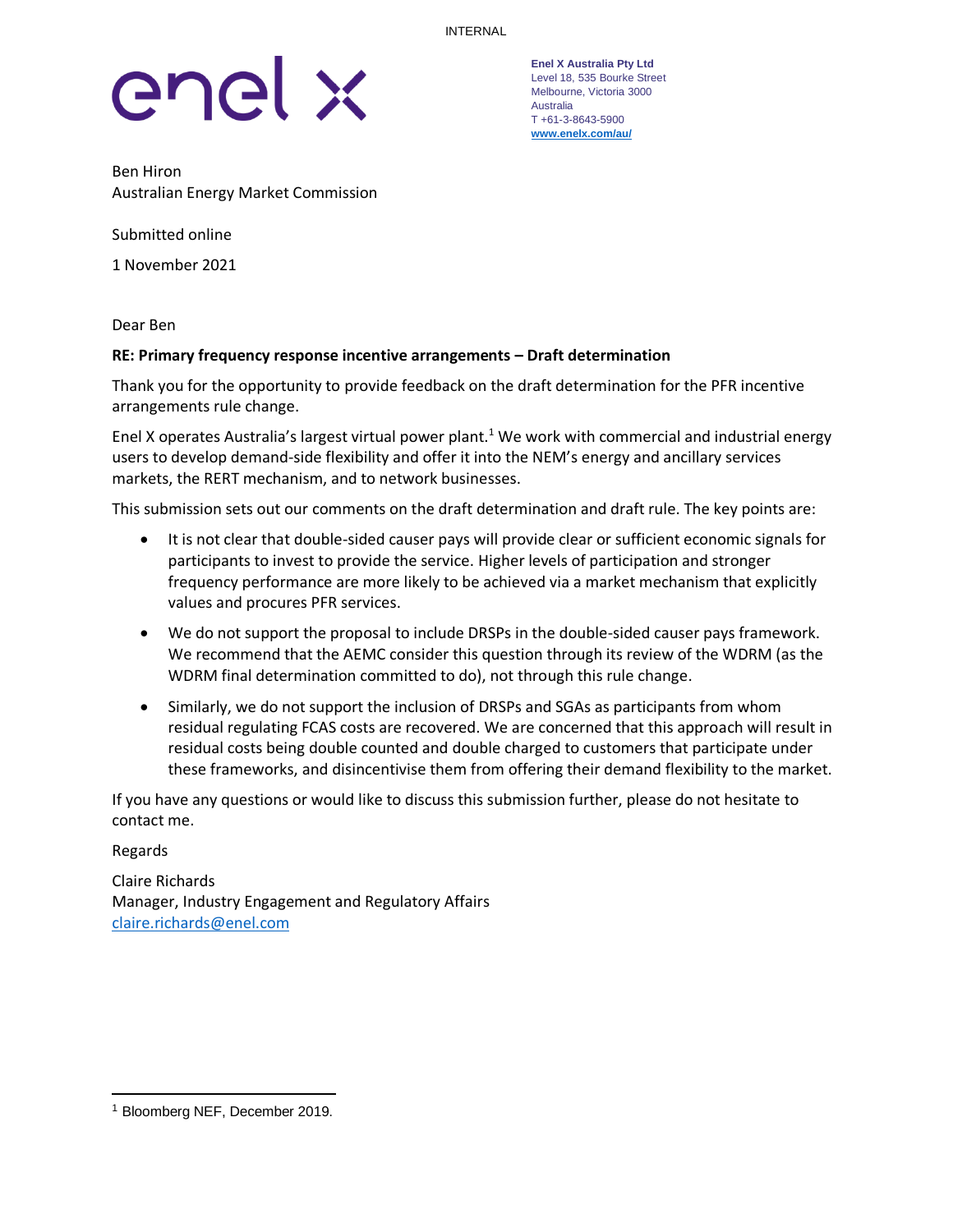#### INTERNAL

## **Reforms to the causer pays process**

### **Double-sided causer pays**

It is not clear that the proposed incentive arrangement will provide clear or sufficient economic signals for participants to invest to provide the service. As the thermal fleet retires and the effectiveness of mandatory PFR wanes, it may be more effective to design markets to explicitly value and procure PFR services than rely on implicit incentives through a voluntary mechanism.

GHD recognises this in its advice and suggests that mandatory PFR and double-sided causer pays may need to be complemented by a more explicit means of service procurement in future. Given the considerable amount of work that would need to be done to implement double-sided causer pays, it may be worth spending the time and effort developing a PFR-FCAS market now so that a clear framework and incentives are in place for when the service will be needed.

Further, as the supply mix becomes more decentralised, mechanisms that enable the broadest range of capable providers to offer PFR-FCAS are likely to see the highest level of participation.

# **Incentive payment / charges**

Clause 3.15.6A(i) of the draft rule sets out the formula for calculating trading amounts and indicates that each market participant will have a trading amount allocated to it for each trading interval (where metering allows it). The definition of market participant includes DRSPs.

The final rule on the *Wholesale demand response* rule change determined that DRSPs should not be subject to regulation FCAS costs, on the basis that the implementation costs would be high for unclear benefits. In the final determination the AEMC stated that this policy position would be re-assessed at the implementation review of the wholesale demand response mechanism, to be conducted within three years of its commencement. It is more appropriate to consider the question of whether DRSPs should be allocated regulation FCAS costs through the broader review of the WDRM than through this rule change. Arguably it is not within the scope of the PFR rule change either.

Further, the question of whether DRSPs should be required to have SCADA capability is still under consideration, with AEMO due to commence its review of the *Power system data communication standard* by the end of the year. The outcome of this review will be known by the time the AEMC commences its review of the WDRM. So, as above, we recommend that the AEMC consider the question of whether DRSPs should be subject to regulating FCAS costs through its review of the WDRM, not through this rule change.

### **Recovery of residual costs**

The draft rule proposes to recover the costs of enabled but not used regulation services from all market participants in proportion to the energy consumed or generated by within the trading interval. The term market participant includes DRSPs and SGAs. It is not appropriate to recover residual regulating FCAS costs from these parties, for the reasons set out below.

### *DRSPs*

DRSPs are registered in relation to loads that already have a market participant (a Market Customer) assigned to the connection point. Both parties use the same NMI and metering for their market